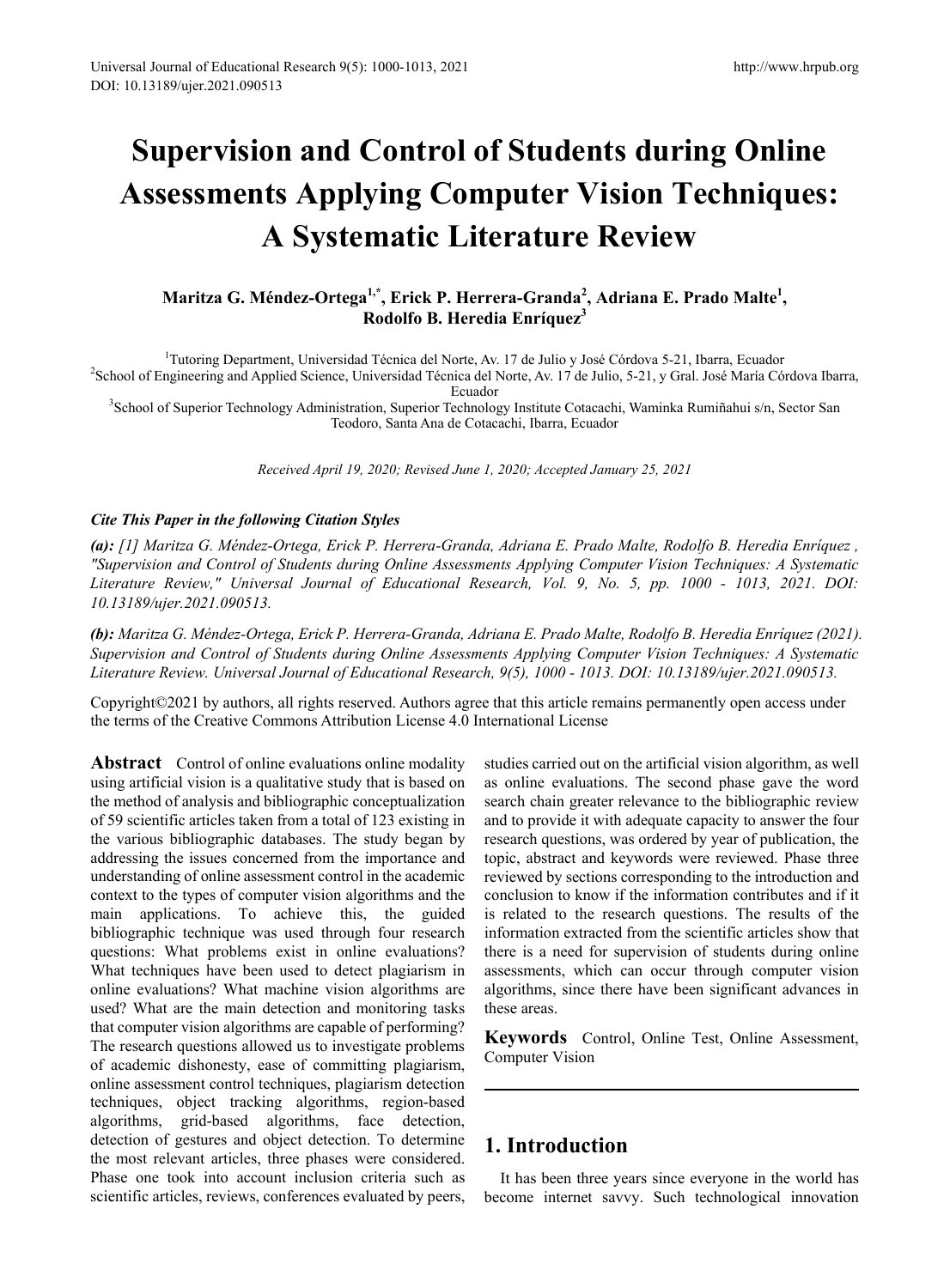took over university classrooms facilitating student participation and minimizing the use of resources changing traditional learning models and evaluating practices [1]. Although this innovative tendency is enthusiastically welcome, there is resistance to change since online tests by some. [2].

Although technological advances applied to online evaluations are favorable to educational environments, there have been negative practices such as academic plagiarism since there is not an adequate control system that prevents such practices yet. For this reason, the use of the latest artificial vision mechanisms seem optimum since they are capable of analyzing facial expressions and identifying over 9000 types objects used to obtain information in real time helping the test taker [3]. Additionally, this tool offers a clear balance between speed and precision offering satisfactory results within an extensive range.

Indeed, the aim of this article is to classify artificial vision algorithms features, advantages and drawbacks to the control and supervision of online assessments. In particular, need to implement a prototype against plagiarism in the near future. Summarizing, the present study was performed in order to contribute to the problem of not having yet a system to perform an adequate exam supervision of online students, since this systematic literature review will be used as a theoretical base to develop an artificial vision system and it will let us determine which academic problems should to be considered and which algorithms must be used.

Here are the questions that were used in the survey:

- Issues online tests face today
- Plagiarism detection techniques applied to online tests
- Are there any artificial vision algorithms used?
- Main detection and supervision tasks computer vision algorithms can execute at present

# **2. Methodology**

SLR is a methodology suggested by [4], [5], [6] which answers a set of investigative questions found in scientific publications.

Figure 1- shows the bibliographical review comprised in four steps

- 1) Investigation questions
- 2) Document search
- 3) Article selection
- 4) Relevant data gathering

## **Explanation of each phase**

## **2.1. Investigation Questions**

Investigation questions—IQ—**Table 1** shows seven scientific databases: SpringerLink, Scopus, SciencieDirect, Taylor and Francis Online, Erick, IEEE Xplore and Scielo.

**Table 1.** Research questions (PI)

| <b>Number</b>   | Investigation<br><b>Ouestions</b>    | <b>Motivation</b>       |
|-----------------|--------------------------------------|-------------------------|
| IO 1            | Issues online tests face             | Identifying existing    |
|                 | today                                | issues                  |
|                 | Techniques applied to                | Identifying techniques  |
| IO <sub>2</sub> | plagiarism detection                 | applied to online tests |
|                 | on online tests                      | suspected cheating      |
|                 | Artificial vision<br>algorithms used | Classifying artificial  |
| $IO$ 3          |                                      | vision algorithms       |
|                 |                                      | currently used          |
|                 | Main detection and                   | Defining computer       |
| IQ <sub>4</sub> | supervision tasks                    | artificial vision       |
|                 | computer algorithms                  | algorithms actual       |
|                 | can execute                          | operations              |

## **2.2. Document Search**

Word-chains such as (("copying online exam" / "copying online courses" / "online evaluation plagiarism" ("computer vision face detection" / "computer vision gesture detection" / "computer vision object detection")) had been used. In addition, at least 10 documents per searched variable and word search variants. Table 2 displays a search chain for each database and its combinations made. Furthermore, 35 Scopus documents; ScienceDirect 20 articles, IEEE Xplore 10 articles, Springer Link 20, Taylor and Francis Online 10 articles, ERIC 10, Latindex 8 and Scielo 10 articles; were selected.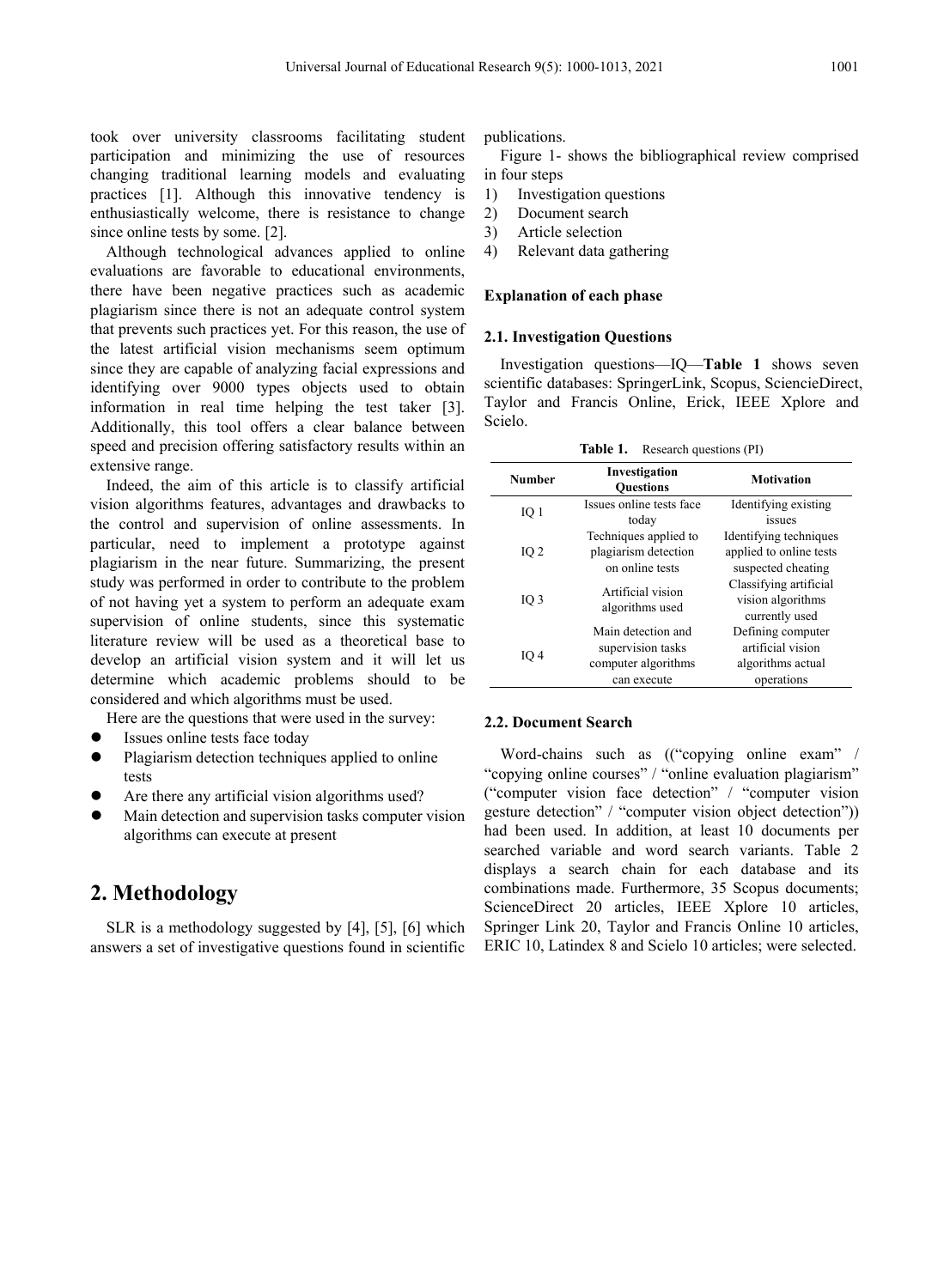

**Figure 1.** Protocol diagram used in the SLR

| <b>Table 2.</b> Word-chains used in scientific data bases |  |
|-----------------------------------------------------------|--|
|-----------------------------------------------------------|--|

| Criteria        | <b>Scopus</b>                                                                                                                                                                                                                                                                                        | <b>Science</b><br><b>Direct</b>                                                                                                                                                                                                                                                                                  | <b>IEEE</b><br><b>Xplore</b>                                                                                                                                                                                                                                                                           | <b>Springer</b><br>Link                                                                                                                                                                                                                                                                                          | <b>Scielo</b>                                                                                                                                                                                                                                                                                         | <b>Taylor</b> and<br><b>Francis</b>                                                                                                                                                                                                                                                                 | <b>ERIC</b>                                                                                                                                                                                                                                                                                     | Latindex                                                                                                                                                                                                                                                                                            |
|-----------------|------------------------------------------------------------------------------------------------------------------------------------------------------------------------------------------------------------------------------------------------------------------------------------------------------|------------------------------------------------------------------------------------------------------------------------------------------------------------------------------------------------------------------------------------------------------------------------------------------------------------------|--------------------------------------------------------------------------------------------------------------------------------------------------------------------------------------------------------------------------------------------------------------------------------------------------------|------------------------------------------------------------------------------------------------------------------------------------------------------------------------------------------------------------------------------------------------------------------------------------------------------------------|-------------------------------------------------------------------------------------------------------------------------------------------------------------------------------------------------------------------------------------------------------------------------------------------------------|-----------------------------------------------------------------------------------------------------------------------------------------------------------------------------------------------------------------------------------------------------------------------------------------------------|-------------------------------------------------------------------------------------------------------------------------------------------------------------------------------------------------------------------------------------------------------------------------------------------------|-----------------------------------------------------------------------------------------------------------------------------------------------------------------------------------------------------------------------------------------------------------------------------------------------------|
| Word-<br>chains | (("copying<br>online<br>exam" OR<br>"copying<br>online<br>courses"<br>OR "online"<br>evaluation<br>plagiarism"<br>) AND<br>("computer")<br>vision<br>phase<br>detection"<br><b>OR</b><br>"computer"<br>vision<br>gesture<br>detection"<br><b>OR</b><br>"computer"<br>vision<br>object<br>detection)) | (("copying)<br>online<br>exam" OR<br>"copying<br>online<br>courses"<br><b>OR</b><br>"online"<br>evaluation<br>plagiarism<br>") $AND$<br>("compute")<br>r vision<br>phase<br>detection"<br><b>OR</b><br>"computer<br>vision<br>gesture<br>detection"<br><b>OR</b><br>"computer<br>vision<br>object<br>detection)) | (("copying)<br>online<br>exam" OR<br>"copying<br>online<br>courses" OR<br>"online"<br>evaluation<br>plagiarism")<br><b>AND</b><br>("computer")<br>vision fase<br>detection"<br><b>OR</b><br>"computer"<br>vision<br>gesture<br>detection"<br><b>OR</b><br>"computer<br>vision<br>object<br>detection)) | $((\text{``copying})$<br>online<br>exam" OR<br>"copying<br>online<br>courses" OR<br>"online<br>evaluation<br>plagiarism")<br><b>AND</b><br>("computer")<br>vision phase<br>detection"<br><b>OR</b><br>"computer<br>vision<br>gesture<br>detection"<br><b>OR</b><br>"computer"<br>vision<br>object<br>detection)) | (("copying)<br>online<br>exam" OR<br>"copying<br>online<br>courses" OR<br>"online<br>evaluation<br>plagiarism")<br><b>AND</b><br>("computer")<br>vision phase<br>detection"<br><b>OR</b><br>"computer<br>vision<br>gesture<br>detection"<br><b>OR</b><br>"computer<br>vision<br>object<br>detection)) | (("copying<br>online<br>exam" OR<br>"copying<br>online<br>courses" OR<br>"online<br>evaluation<br>plagiarism")<br><b>AND</b><br>("computer<br>vision phase<br>detection"<br><b>OR</b><br>"computer<br>vision<br>gesture<br>detection"<br><b>OR</b><br>"computer"<br>vision<br>object<br>detection)) | (("copying<br>online exam"<br>OR "copying<br>online<br>courses" OR<br>"online"<br>evaluation<br>plagiarism")<br><b>AND</b><br>("computer")<br>vision phase<br>detection"<br><b>OR</b><br>"computer<br>vision<br>gesture<br>detection"<br><b>OR</b><br>"computer<br>vision object<br>detection)) | (("copying<br>online<br>exam" OR<br>"copying"<br>online<br>courses" OR<br>"online"<br>evaluation<br>plagiarism")<br><b>AND</b><br>("computer")<br>vision phase<br>detection"<br><b>OR</b><br>"computer<br>vision<br>gesture<br>detection"<br><b>OR</b><br>"computer<br>vision object<br>detection)) |
| Total           | 35                                                                                                                                                                                                                                                                                                   | 20                                                                                                                                                                                                                                                                                                               | 10                                                                                                                                                                                                                                                                                                     | 20                                                                                                                                                                                                                                                                                                               | 10                                                                                                                                                                                                                                                                                                    | 10                                                                                                                                                                                                                                                                                                  | 10                                                                                                                                                                                                                                                                                              | 8                                                                                                                                                                                                                                                                                                   |

## **2.3. Article Selection**

The first phase included the following criteria: scientific articles, reviews, peer assessed conferences, computer vision algorithm studies as well as online evaluations. Computer Science and Engineering material found in 5-year-old publications—as a maximum period—2015-2020 along with Information and Communication Technologies sources written in English. Exclusion criteria included duplicate work, technical reports, book chapters, dissertations lower than Q2 SJR ranking and studies published in irrelevant areas.

In the second phase the word chain-search validated the bibliographical revision so that topics, summaries and key

words are easily found in a by year- publication order

| <b>Database</b>      | <b>Phase I</b> | <b>Phase II</b> | <b>Phase III</b> |
|----------------------|----------------|-----------------|------------------|
| Scopus               | 10             | 8               | 8                |
| <b>ScienceDirect</b> | 15             | 10              | 6                |
| <b>IEEE</b> Xplore   | 30             | 20              | 18               |
| Scielo               | 10             | 4               | 1                |
| Springer Link        | 30             | 22              | 18               |
| Taylor and Francis   | 10             | 6               | 5                |
| <b>ERIC</b>          | 10             | 8               | $\overline{c}$   |
| Latindex             | 8              | 3               | 1                |
| Total                | 123            | 81              | 59               |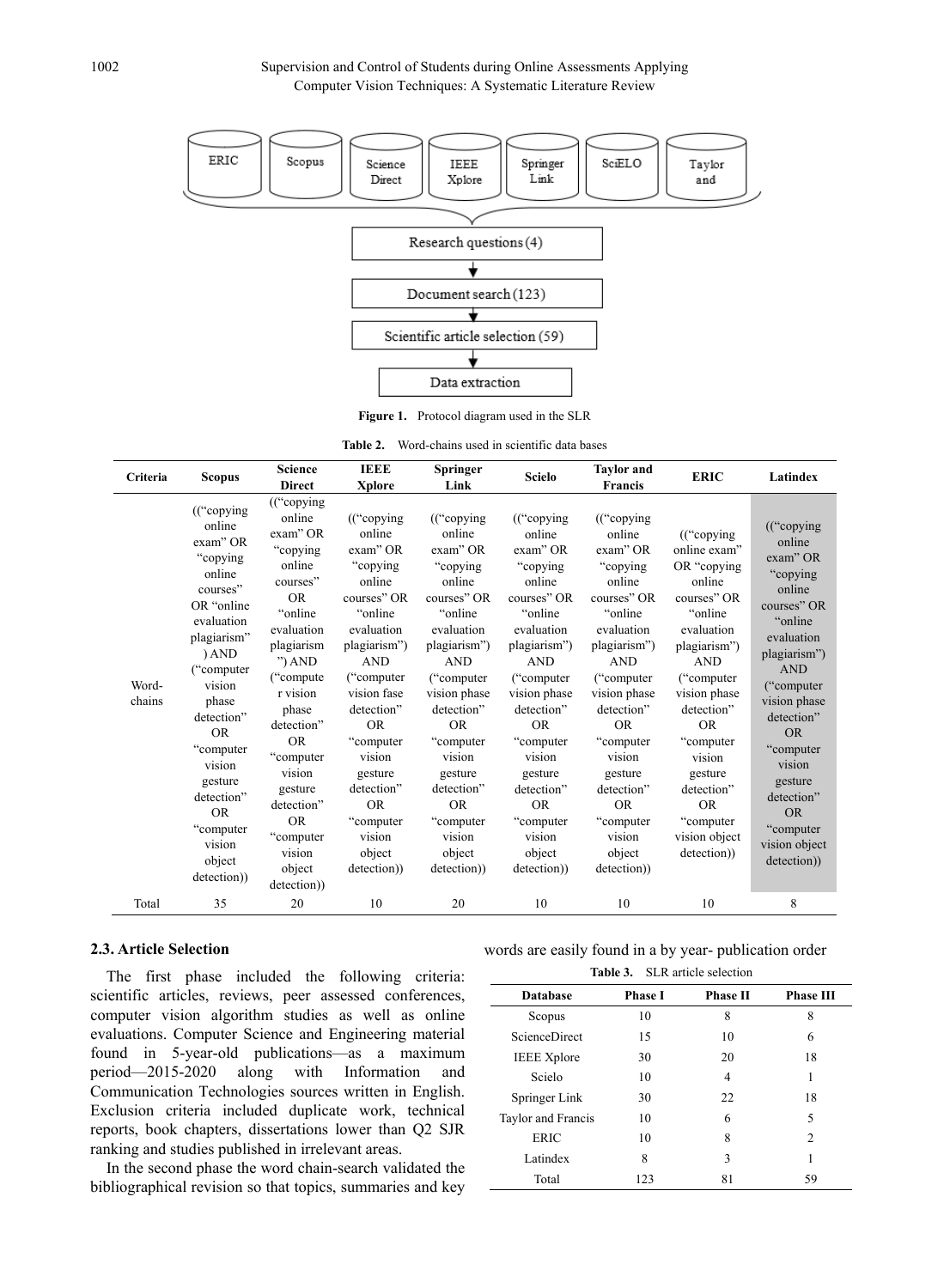The last phase reviewed introductions and conclusions in order of relevance. Total number of documents is shown in Table 3.

Table 4 shows the 59 scientific articles selected for the research.

|  | <b>Table 4.</b> Fifty-nine scientific articles selected for SLR |
|--|-----------------------------------------------------------------|
|--|-----------------------------------------------------------------|

| Code           | <b>Title</b>                                                                                                                              | Bibliographical<br><b>Database</b> | Year |
|----------------|-------------------------------------------------------------------------------------------------------------------------------------------|------------------------------------|------|
| A1             | A Wake-Up Call? Issues With Plagiarism in Transnational Higher Education.                                                                 | Taylor and Francis                 | 2019 |
| A2             | Strategies to help university students avoid plagiarism: a focus on translation as an<br>intervention strategy                            | Taylor and Francis                 | 2018 |
| A <sub>3</sub> | Promoting Ethics and Integrity in Management Academic Research: Retraction Initiative                                                     | Springer Link                      | 2019 |
| A4             | Online exam vigilantes at Australian universities: Student academic fraudulence and the<br>role of universities to counteract             | Scopus                             | 2019 |
| A5             | Cheating at online formative tests: Does it pay off?                                                                                      | ScienceDirect                      | 2016 |
| A6             | Using Face Recognition to Detect "Ghost Writer" Cheating in Examination                                                                   | Springer Link                      | 2019 |
| A7             | Students' Perceptions of Plagiarism Policy in Higher Education: a Comparison of the<br>United Kingdom, Czechia, Poland and Romania        | Springer Link                      | 2018 |
| A8             | Wikipedia text reuse: Within and without                                                                                                  | Springer Link                      | 2019 |
| A <sub>9</sub> | X9: An Obfuscation Resilient Approach for Source Code Plagiarism Detection in Virtual<br>Learning Environments                            | Scopus                             | 2018 |
| A10            | An effective approach to candidate retrieval for cross-language plagiarism detection: A<br>fusion of conceptual and keyword-based schemes | SciencieDirect                     | 2020 |
| A11            | Design of Algorithms for Detection of Intelligent Plagiarism                                                                              | Scopus                             | 2018 |
| A12            | That's cheating: The (online) academic cheating "epidemic" and what we should do<br>about it                                              | Springer Link                      | 2018 |
| A13            | An empirical analysis of differences in plagiarism among world cultures                                                                   | Taylor and Francis                 | 2018 |
| A14            | Evaluation of a four-prong anti-plagiarism program and the incidence of plagiarism: a<br>five-year retrospective study                    | Taylor and Francis                 | 2018 |
| A15            | Student and faculty perceptions of plagiarism in health sciences education                                                                | Taylor and Francis                 | 2019 |
| A16            | A real-time plagiarism detection tool for computer-based assessments                                                                      | <b>ERIC</b>                        | 2018 |
| A17            | PageFocus: Using paradata to detect and prevent cheating on online achievement tests                                                      | Springer Link                      | 2017 |
| A18            | Online Exams: The Need for Best Practices and Overcoming Challenges                                                                       | Scopus                             | 2018 |
| A19            | Reducing Selection Bias with Propensity Scores                                                                                            | Springer Link                      | 2013 |
| A20            | Analyzing students' perceptions to improve the design of an automated assessment tool<br>in online distributed programming                | SciencieDirect                     | 2019 |
| A21            | Addressing plagiarism in online programs at a health sciences university: a case study                                                    | SciencieDirect                     | 2016 |
| A22            | Cultivating undergraduates' plagiarism avoidance knowledge and skills with an online<br>tutorial system                                   | <b>ERIC</b>                        | 2018 |
| A23            | Minimizing Plagiarism Incidence in Research Writing in One State University in the<br>Philippines                                         | Latindex                           | 2018 |
| A24            | Machine Learning-Based Analysis of Program Binaries: A Comprehensive Study                                                                | <b>IEEE XPLORE</b>                 | 2019 |
| A25            | An investigation of plagiarism software use and awareness training on English as a<br>foreign language (EFL) student                      | Springer Link                      | 2019 |
| A26            | An integrated approach for intrinsic plagiarism detection                                                                                 | <b>SciencieDirect</b>              | 2019 |
| A27            | Constructing an academic plagiarism corpus for benchmarking plagiarism detection<br>systems                                               | Scopus                             | 2018 |
| A28            | An Assistive model for visually impaired people using YOLO and MTCNN                                                                      | Scopus                             | 2019 |
| A29            | Facedetectnet: Face detection via fully convolutional network.                                                                            | Springer Link                      | 2019 |
| A30            | Real-Time Emotional Recognition for Sociable Robotics Based on Deep Neural<br>Networks Ensemble                                           | Springer Link                      | 2019 |
| A31            | SGNet: Design of optimized DCNN for real-time face detection                                                                              | Springer Link                      | 2019 |
| A32            | Real-time face detection based on YOLO                                                                                                    | Springer Link                      | 2018 |
| A33            | Realtime Human-UAV Interaction Using Deep Learning                                                                                        | Springer Link                      | 2017 |
| A34            | Multi-scale Convolutional Neural Networks for Hand Detection                                                                              | Scopus                             | 2017 |
| A35            | Hand gesture detection and its application to virtual reality systems                                                                     | Springer Link                      | 2019 |
| A36            | Augmented reality powers a cognitive assistant for the blind                                                                              | Springer Link                      | 2018 |
| A37            | A vision-based counting and recognition system for flying insects in intelligent<br>agriculture                                           | Scopus                             | 2018 |
| A38            | SqueezeDet: Unified, Small, Low Power Fully Convolutional Neural Networks for<br>Real-Time Object Detection for Autonomous Driving        | <b>IEEE XPLORE</b>                 | 2017 |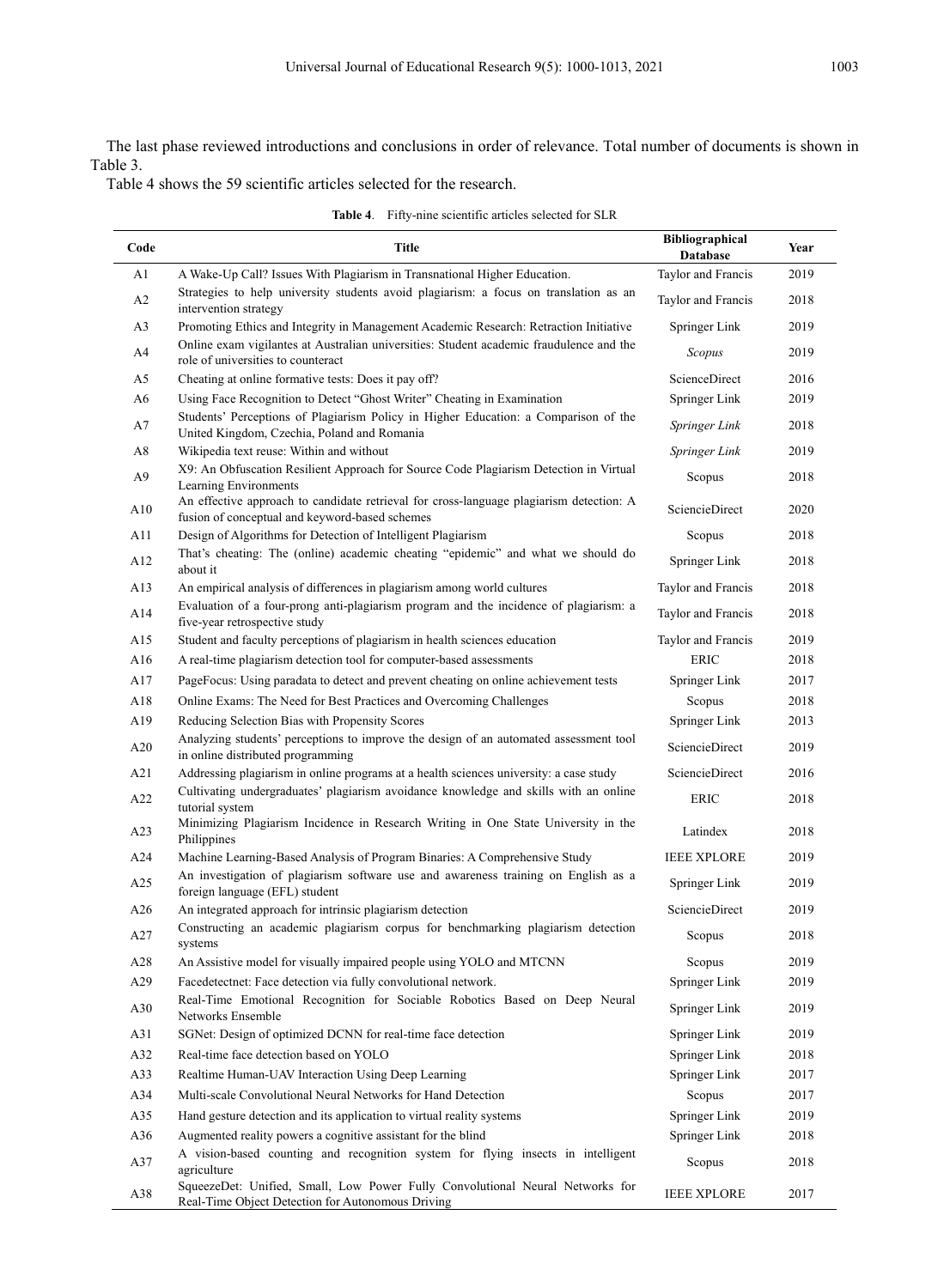#### **Table 4 Continued**

| A39 | You Only Look Once: Unified, Real-Time Object Detection.                                                                      | <b>IEEE XPLORE</b>    | 2016 |
|-----|-------------------------------------------------------------------------------------------------------------------------------|-----------------------|------|
| A40 | Complex-YOLO: An euler-region-proposal for real-time 3D object detection on point<br>clouds.                                  | Springer Link         | 2019 |
| A41 | Simultaneous detection and classification of breast masses in digital mammograms via a<br>deep learning YOLO-based CAD system | <b>SciencieDirect</b> | 2018 |
| A42 | Focal loss for dense object detection                                                                                         | <b>IEEE</b> Xplore    | 2019 |
| A43 | Dense tracking, mapping and scene labeling using a depth camera                                                               | Scielo                | 2018 |
| A44 | YOLOv3: An Incremental Improvement.                                                                                           | <b>IEEE</b> Xplore    | 2018 |
| A45 | Boosting Correlation Filter Based Tracking Using Multi Convolutional Features                                                 | <b>IEEE</b> Xplore    | 2019 |
| A46 | Visual tracking with online Multiple Instance Learning                                                                        | <b>IEEE Xplore</b>    | 2019 |
| A47 | An improved tracking-learning-detection method                                                                                | <b>IEEE</b> Xplore    | 2015 |
| A48 | An improved algorithm of median flow for visual object tracking and its implementation<br>on ARM platform                     | Springer Link         | 2016 |
| A49 | Robust Object Tracking Based on Temporal and Spatial Deep Networks                                                            | <b>IEEE</b> Xplore    | 2017 |
| A50 | <b>Fast R-CNN</b>                                                                                                             | <b>IEEE</b> Xplore    | 2015 |
| A51 | Contextual Action Recognition with R*CNN                                                                                      | <b>IEEE</b> Xplore    | 2015 |
| A52 | Vehicle-Damage-Detection Segmentation Algorithm Based on Improved Mask RCNN                                                   | <b>IEEE</b> Xplore    | 2020 |
| A53 | HMB-SSD: Framework for efficient exploiting of the host memory buffer in the NVME<br><b>SSD</b>                               | <b>IEEE</b> Xplore    | 2019 |
| A54 | Mask-RCNN based object segmentation and distance measurement for Robot grasping                                               | <b>IEEE</b> Xplore    | 2019 |
| A55 | Use of Bibliography and Academic Plagiarism among University Students                                                         | Springer Link         | 2012 |
| A56 | Engineering students' perception of academic dishonesty at an American university in the<br><b>UAE</b>                        | <b>IEEE</b> Xplore    | 2016 |
| A57 | Academic integrity support system for educational institution                                                                 | <b>IEEE</b> Xplore    | 2017 |
| A58 | Motivating students to avoid academic dishonesty in learning engineering courses                                              | <b>IEEE</b> Xplore    | 2018 |
| A59 | YOLO9000: Better, Faster, Stronger                                                                                            | <b>IEEE</b> Xplore    | 2017 |

#### **2.4. Relevant Data Gathering**

Above, pertaining information from the 59 articles listed. Next, the categorized data gathered was set aside for analysis, discussion and feedback interpretation.

Not only had we evaluated the way online tests should be controlled, but also current online cheating detection techniques. Also, an accuracy level reassessment analyzed vision algorithms.

# **3. Results**

Feedback from each investigation question proposed in Table 1.

#### **3.1. IQ 1 Issues Online Test Face Today**

The 15 articles were selected prior to analysis—Table 5—addressed current online tests issues i.e. academic dishonesty and accessibility to plagiarizing explained below.

#### 3.1.1. Academic dishonesty

Plagiarism results from students' unclear definition of what this word represents [7], [8]. While a large number of students get a place at university every year, training regarding plagiarism should be provided so it is clear that this is a serious academic offense that surely will hinder

their university studies if caught, which involves suffering from an ethical impact because of the falsifying of data and misconduct. [9] [10]. [11], [12]. Modifying University policies applying sanctions to students performing academic dishonesty would be ideal [13] since online learning plays a vital role in the pursuit of a degree more than ever before [14] Online tests are more common and get accurate scores almost instantly.

An example of academic dishonesty: there are individuals known as "Ghost Writers" who get paid with the purpose taking online classes during the semester, even taking midterm and final tests [15]. Additionally, plagiarism could harm a certificate's impartiality [16]. A further example is the fact that accessibility to tests formats and information related to them may be carried out by University administrative personnel in exchange of money [17], it is evident that that there is a link between the use of technological devices as means for these practices. However, for the most part Wikipedia and other low quality digital repositories do not provide accurate data. [18] For this reason, the need to verify online content before using it on academic tasks is important.

#### 3.1.2. Plagiarism accessibility

Facts: Plagiarism is a serious problem for students. [19]. Internet growth linked to the increase of information in several languages makes plagiarism even harder to control. [20] There are new technological tools developed for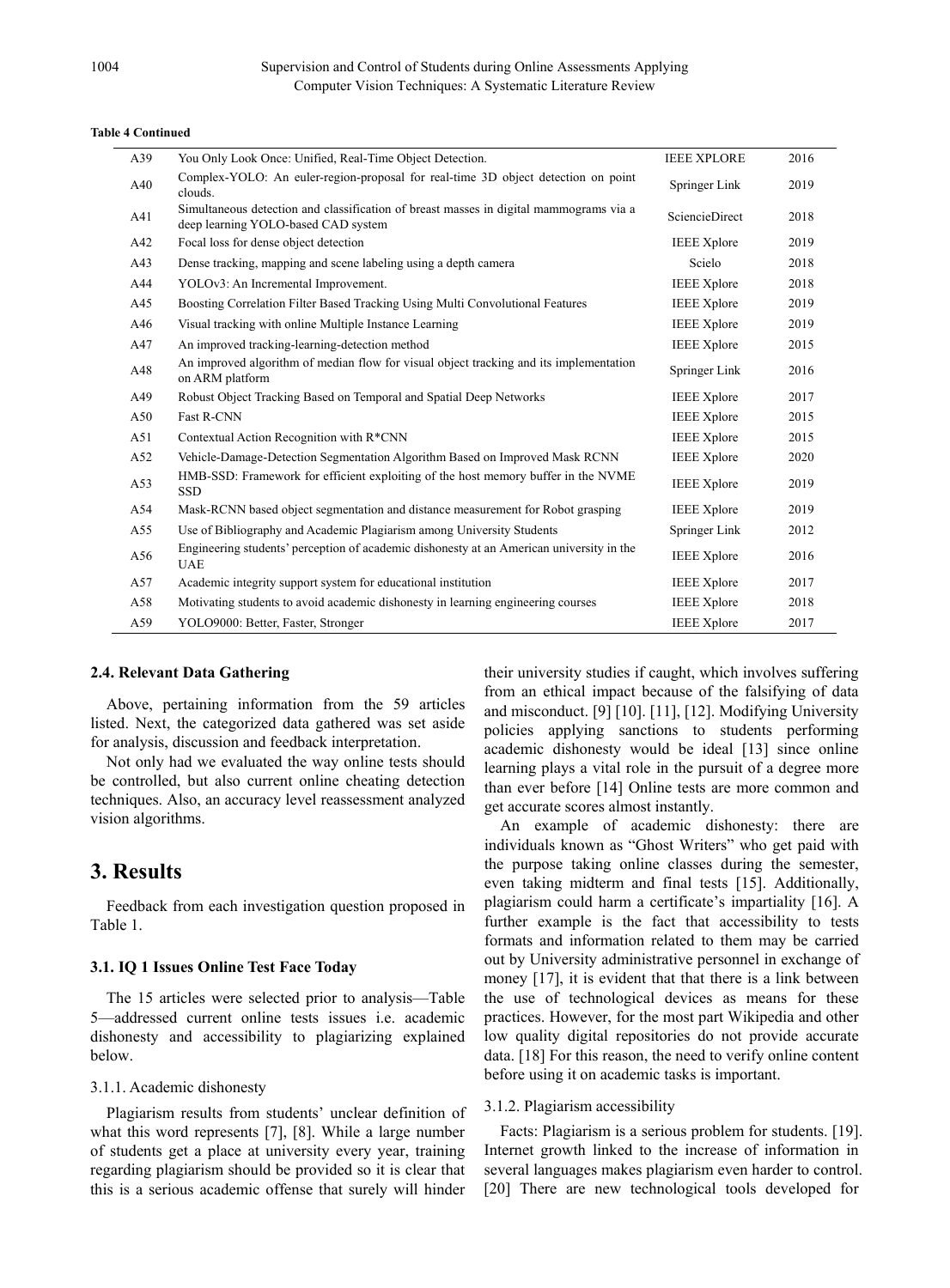plagiarism detection useful to educational institutions [21]. So why have these tools not been incorporated yet? In The United Kingdom there is wide plagiarism media coverage [22] stating lack of academic integrity in the University community [23]. Likewise, levels of tolerance vary in local cultures. The concept of academic integrity and cheating prevention are challenges faced by worldwide Universities. [24]. Most students have ethical problems when taking academic tests even from the start of term. [25].

| Issues                         | Selected<br>articles                                         | Num. of<br>articles |
|--------------------------------|--------------------------------------------------------------|---------------------|
| Academic<br>dishonesty         | A1, A55, A2, A56, A3, A57,<br>A18, A5, A6, A58, A15, A8,     | 12                  |
| Accessibility to<br>plagiarism | A9, A10, A11, A12, A13,<br>A <sub>14</sub> , A <sub>15</sub> |                     |

## **3.2. IQ 2 Plagiarism Detection Techniques Applied to Online Tests**

The following studies have provided positive results to the XXI century problematic digital issue. Twelve articles were selected prior to analysis—Table 6 addressed plagiarism detection techniques

#### 3.2.1. Specific techniques for the control of online tests

[26] presented the E-Proctor system that compares data from all test participants and reveals them to the person in charge of supervising the activity in real time. However, there is a drawback in the comparison process; it can only be performed on computers connected to one network.

[27] Used a kind of software in their research that prevents academic dishonesty during online testing. They utilized a JavaScript algorithm that detects the specific moment when students leave a page to work on another page.

[28] several online cheating prevention strategies are included in this study to improve tests taking strategies. This article suggests preparing different tests each time, open-book tests using the web and responding to open-ended questions. According to the author, these simple strategies had positive feedback.

[29] used a latent variable on sampling, evaluating the hypothesis stating that there is more cheating involved in online tests than in-class supervised tests.

[30] presented a new online test tool called *DSLab* to analyzing several parameters that determined its design and features to tackle plagiarism. Moreover, *DSLab* demonstrated a satisfying level of usability and efficiency.

*DWright* is a system that analyzes plagiarism before, during and after the test by comparing both qualitative and quantitative data entered by students during the test. [31].

*Turnitin* is a plagiarism detector used in online tests. However, this type of software has a real time limitation feature, it compares data entered only after the completion of an entire paragraph or data entered [32].

3.2.2. Plagiarism detection generalized techniques

In [33] they used key words and characters connected among themselves to detect plagiarism. Therefore, the binary code plays an important role executing software engineering tasks in addition to malware detection so the binary code is not only widely used in virus detection, but also used in plagiarism detection.

[34] developed a quantitative and qualitative database to verify discrepancies between plagiarism persecution and detection among students, so CLIR—cross language information retrieval and *Turnitin* a plagiarism detection software were applied in this process.

[35] analyzed statistical properties from the most commonly used words, to determine the words usage patterns and to detect when plagiarism occurs Amazingly, this technique revealed positive feedback, reaching 97% accuracy in plagiarism detection.

[36] featured the creation of a database called Academic Thai Plagiarism Corpus—ATPC used through any data comparison software in Thai language, seeking to build a database in several languages able to make comparisons and detect plagiarism regardless of language.

**Table 6.** Online tests plagiarism detection techniques

| Techniques                                     | Selected articles                         | Num. of<br>articles |
|------------------------------------------------|-------------------------------------------|---------------------|
| Techniques applied to online<br>tests          | A16, A17, A18, A19,<br>A20, A21, A22, A23 |                     |
| Generalized plagiarism<br>detection techniques | A24, A25, A26, A27                        |                     |

#### **3.3. IQ 3 Actual Artificial Vision Algorithms**

Table 7 shows 12 articles selected prior to analysis addressing algorithms known applicable to online test control.

#### **Object tracking algorithms**

Object-tracking algorithms form two categories. Generative trackers identify areas most similar to the objective through *Maximum Likelihood*, while trained discriminating tracking algorithms systems classify eligible regions corresponding to the object of interest as well as the rest of the image

**Boosting Tracker**. This technique builds weights to each deficient classifier matching last-frame response. Next, a pondered adaptive response map identifies the object's position. [37].

**MIL Tracker--***Multiple Instance Learning.* This algorithm is similar to Boosting Tracker since both belong to the discriminative type. MIL has the capability for self-adjustment extracting negative and positive examples from actual frames, despite it could face some issues when using mislabelled images causing classifier degradation. For this reason, MIL avoids these issues because it is an adaptive algorithm, and evolves despite changes in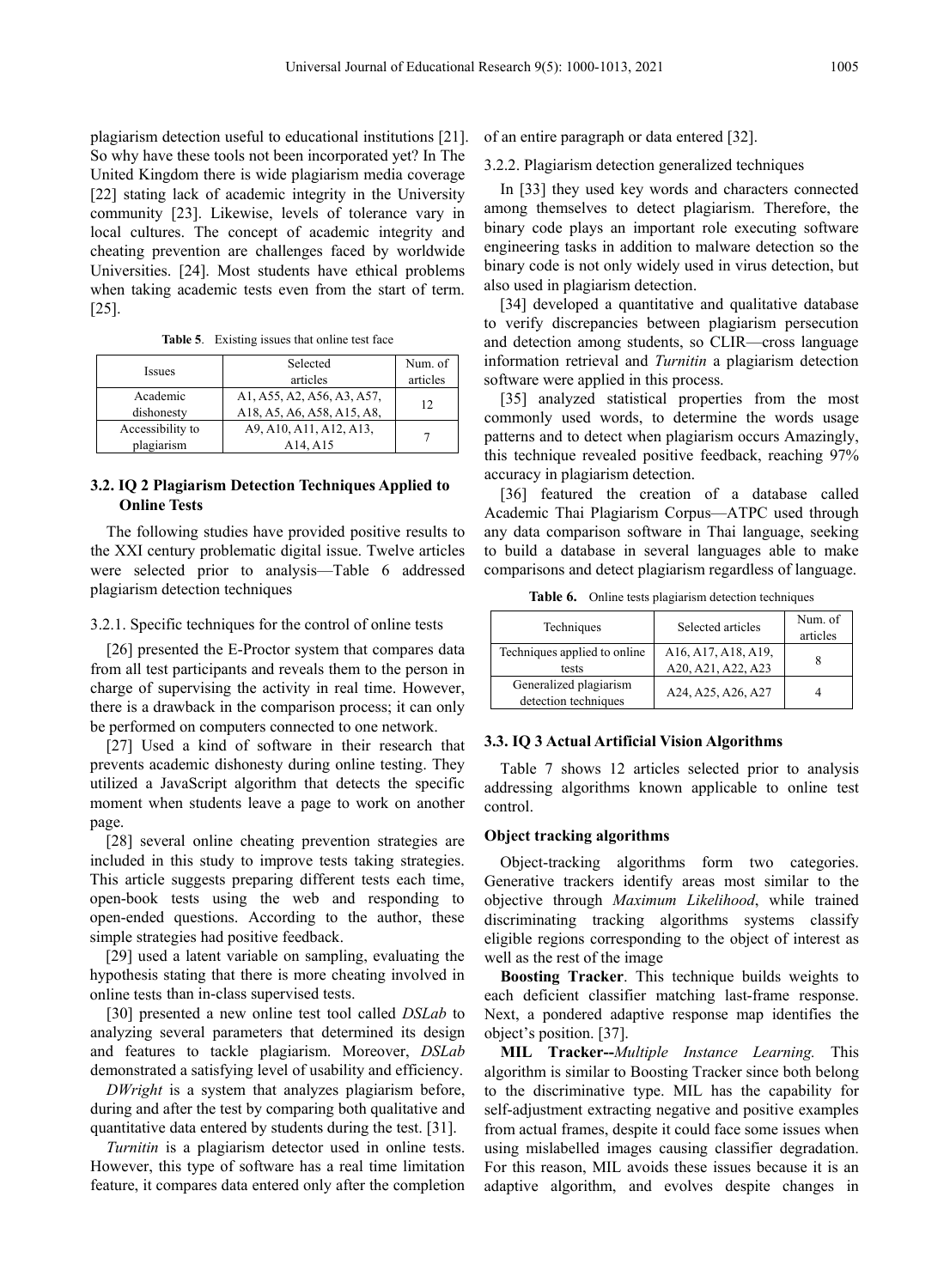appearance of the object [38].

**KCF Tracker--***Kernelized Correlation Filters—*this algorithm tracks objects with kernel ridge regression where images are transformed into circulant matrixes digitized in the Fourier domain, so the domain identifies objects through a form *Gaussian* label along with a dual Lagrange multiplier [37].

**TLD Tracker—(***Tracking, Learning and Detection)* usually present challenges like manual area tracking, plane rotation incorrect adaptation or marked distortions. Nevertheless, TLD algorithm breaks into learning, detection, and tracking sub-areas enabling long -term detection performed in a frame-by-frame process, so the scanner locates objects of interest and if necessary, edits the tracker. The learning algorithm estimates error detection updating it with positive negative learning (PN learning) for future error prevention [39].

**Medianflow Tracker** This algorithm consists of an object's location approximation in a sequence of consecutive frames performed by an optical-flow dispersion analysis. With the help of a Lucas-Kanade optical-flow pyramid algorithm, so a dispersion-grid built around the object of interest tracks the edges in each frame [40].

**Goturn Tracker—G***eneric Object Tracking Using Regression Networks—*This algorithm tracks objects in real time by moving offline objects visualization along with an offline neuronal network in diverse scenarios. During the testing phase neuronal network weight freezes until acquiring optimum tuning levels, and during offline training, the tracker masters the tracking of new objects more robustly [41].

# **Region based object detection algorithms**

They are built to create "bounding boxes" for a large number of proposed regions, by a selective execution search and in turn, search within an image through different-size windows. The algorithms group pixels based on texture, color and density for each sized window.

**RCNN** *(Region Convolutional Neural Network)*this algorithm generates a set of proposed bounding boxes and deposits images from the boxes in an *AlexNet* convolutional neuron which uses a *Supported Vector Machine* (SVM) which allows to detect an object inside them. Finally, the process executes a lineal regression model to calculate coordinates where the object is located, more accurately. [42] [43].

**Fast RCNN** has a series of advances for RCNN, as the use of a grid layer for each region of interest (*ROI)* gaining enhanced accuracy. This particular model uses a Deep Convolutional Network that classifies all the object proposals, resulting in a slower model because each image is processed without sharing processing resources. However, this operation could be improved through the use of *Spatial Pyramid Pooling Networks (SPPnets)* which classifies each object through a vector extracted from a map of characteristics, thus, multiple outputs are

grouped and connected in a pooling process; minimizing R-CNN training time from 10 to 100 times [44] [45].

**Mask RCNN** presents a new version based on FAST RCNN, including a parallel branch in charge of predicting masks for each one of the tracked objects. [46]. This algorithm isolates into two stages. The first one makes a proposal using ResNat50+FPN extracting characteristics and maps obtaining then, a large number of candidates through a Region Proposal Network—RPN along with a foreground binary classifier. The second stage classifies the proposal and generates the bounding box and mask through frame regression in a fully convolution network (FCN) [47].

# **Grid-based object detection algorithms**

This type of algorithm separates the image through a grid so the whole image is transferred to a hidden convolutional network layer, thus, smaller sized objects cannot transfer the object's characteristics to the last layer. In this way, these algorithms are able to run at high processing speeds—45 to 100 FPS.

**Yolo—**You Only Look Once—is a real time object detection system, pretrained to execute specific detection tasks [48]. This algorithm uses a 53 FCN layers normalized with Leaky ReLu activation. YOLO distinguishes itself by detecting an image only once. For this purpose, it subdivides an image into a certain number of equally sized cells responsible for predicting 5 bounding boxes and confidence scores, that indicates whether a box shape is right to fit the object or not. YOLO's new version YOLOv2 has a speed of 40 fps [48] while YOLOv3 is executed from 22 ms at 28.2 *mAP*, which makes it as accurate as SSD but three times faster. [49] [50] [51] [52] [53] [54] [43] [55] [56] [45] [57] [48] [58] [59] [60] [61].

**SSD** *(Single Shot Multibox)* this algorithm is nearly as fast as YOLO, providing network input image in a single step adding several characteristic layers at the end, which predict probability values for each object type. With this algorithm, the neuronal network generates scores to detect the presence of each object in each bounding box adjusting itself to fit in each object. By doing so, the proposal generating stage and the pixel sampling stage are unnecessary, so this technique is faster than proposal-based methods. This algorithm has an accurate mean average 72,1% [62] [63] [60].

**Table 7.** Actual artificial vision algorithms

| Artificial vision<br>algorithms                | Selected articles                                                                              | Num. of<br>articles |
|------------------------------------------------|------------------------------------------------------------------------------------------------|---------------------|
| Object tracking<br>algorithms                  | A45, A46, A47, A48, A49                                                                        | 5                   |
| Region based<br>object detection<br>algorithms | A51, A52, A53, A54, A55, A47,<br>A <sub>34</sub>                                               |                     |
| Grid-based<br>object detection<br>algorithms   | A39, A44, A53, A39, A59, A44,<br>A30, A53, A32, A33, A34, A35,<br>A36, A38, A43, A40, A41, A42 | 18                  |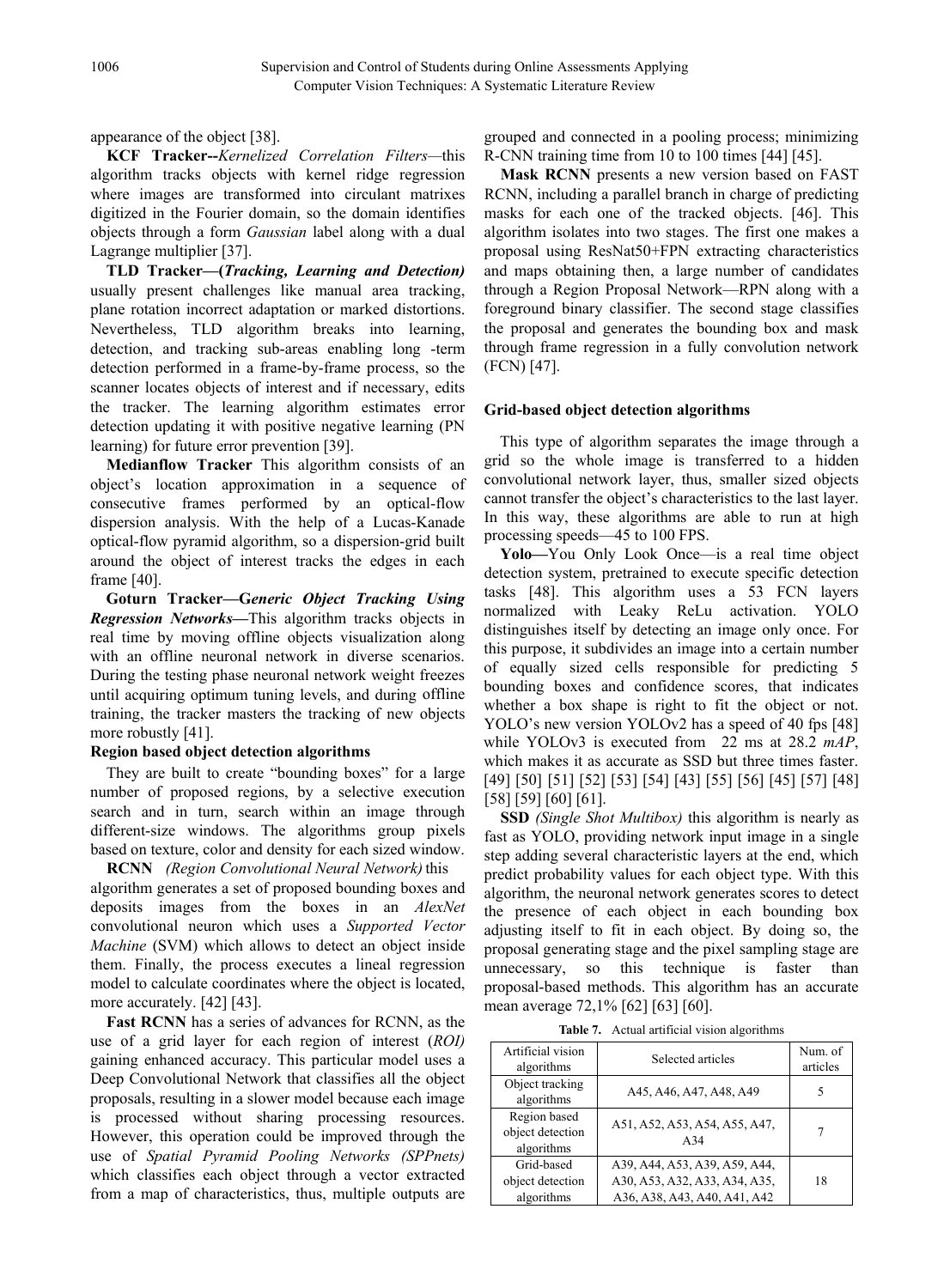## **3.4. IQ 4 Current Main Detection and Supervision Tasks Computer Vision Algorithms Can Execute**

Seventeen selected articles prior to analysis in Table 8 address the need to identify the main detection and supervision tasks that current computer vision algorithms are able to execute.

# 3.4.1. Facial detection

[50] presents a YOLO assistance model for object detection and a Multi Task Convolutional Neural Network (MTCNN) For facial detection in a Raspberry Pi tailored for visually impaired people. The implementation of the Yolov2 algorithm reached 6-7 FPS 63-80% accuracy levels, while the facial detection reached accuracy level of 80-100%.

[63] presents the *FaceDetecNet* system based on FCN similar to SSD. *FaceDetecNet* provides a computational speed over 30ms/frame and Average Precision (AP) of 0.8, higher than SSD's algorithm that under parallel conditions reaches speeds up to 1000 ms/frame. Both algorithms operated through NVIDIA GeForce 1080 GPU.

[51] presents an emotion recognition system with *ios scenar-mundo-real* supported by two facial detection resources using YOLO along with a CNN assemble intended for human-robot interaction (HRI) carried out through FER—Facial Expression Recognition—database. Though real time performance tests, the application reached an accuracy of 72.47%, where facial-emotion detection frequency was 3 Hz.

[52] presented a method to optimize real-time video processing in CNN's facial detection and features by reducing existing weights and weight parameter overlap. They found that optimizing speed and accuracy is possible by eliminating some neural network hidden layers. The model was tested to detect 68 facial features using a commonly used processor for embedded and mobile device, using YOLO for detecting large faces and BSMNet and MTCNN for small faces. This optimization process executed both algorithms in embedded devices resulting in similar accuracy and speed than the values obtained in a PC.

[53] presents a real-time YOLO object detection system applied to facial detection. Experimental results conclude that YOLO facial detection has excellent strength and high detection speed even in complex environments.

#### 3.4.2. Gesture detection

[54] presents real-time human gesture identification to control a UAV Unmanned Aerial Vehicle— without using a GPS. YOLOv2 was implemented for the location of an individual's face and two the two hands of a person, so the gestures are given by the hands movement which are interpreted as flight commands por the UAV, acquiring real-time high accuracy levels.

[43] presents *a multiscale deep learning model* detecting hands over images which can be used to perform gesture detection. This model was based in R-CNN which are used to obtain the proposal regions followed by a fusion with VGG16 *multiscale* model comprised by five convolutional blocks were the first two blocks had two convolutional layers and the previous three blocks presented three convolutional layers. This model differentiates from conventional models because the region of interest characteristics grouped exclusively in the last three convolutional blocks obtaining better results than *VGG16* simply because of its superior performance in small hand detection from large images.

[55] presents hand-gesture detection using *Deep learning* as an interaction mean for VR—virtual reality—acquiring real world images transmitted by a camera mounted on headsets. User's hands gestures fuse with virtual images, offering a true immersing and interactive experience and, superior accuracy with the use of YOLOv2. However, due to its computational cost and drastic FPS falls, SSD was used instead, so users interacted through virtual reality gestures without having to take the headset off.

[56] details an intuitive interface implementation on an augmented reality device designed to assist visually impaired people. This system identifies each surrounding object and a voice prompts the user to evade obstacles, scene comprehension, spatial memories building amongst others. This system is called CARA—Cognitive Augmented Reality Assistant—which includes functions like: volume increasing warning which allows to recognize; sound alert when an object is too close; scan mode, where all detected object names are called from left to right; spotlight mode, where the name of the object directly in front is called; target mode, where an object of interest is selected and the system calls it until the person finds the object.

## 3.4.3. Object detection

[45] presents SqueezeNet a fully convolutional neuronal network for real time object detection trained for cars, cyclists and pedestrians detection. This YOLO inspired network uses convolutional layers to extract characteristic maps, infer each class probability and obtain bounding boxes through simultaneous output layers reaching detection speed up to 57,2 FPS with a precision similar to the state of the art but with a model size 30.4 times smaller, 19,7 times higher interference speed and 35,2 times less energy. This model-demonstrated superiority in terms of speed and accuracy when detecting cyclists and pedestrians when compared to FRCN+VGG16, FRCNN+AlexNet, VGG16-Det y ResNet50-Det,

[57] presents a dense tracking - 3D reconstruction object detection system using a depth camera and a Kinect sensor. YOLO detects and follows a large variety of objects belonging to different classes while camera pose estimate is realized by a model-to-frame technique using—ICP—coarse-to-fine iterative closest point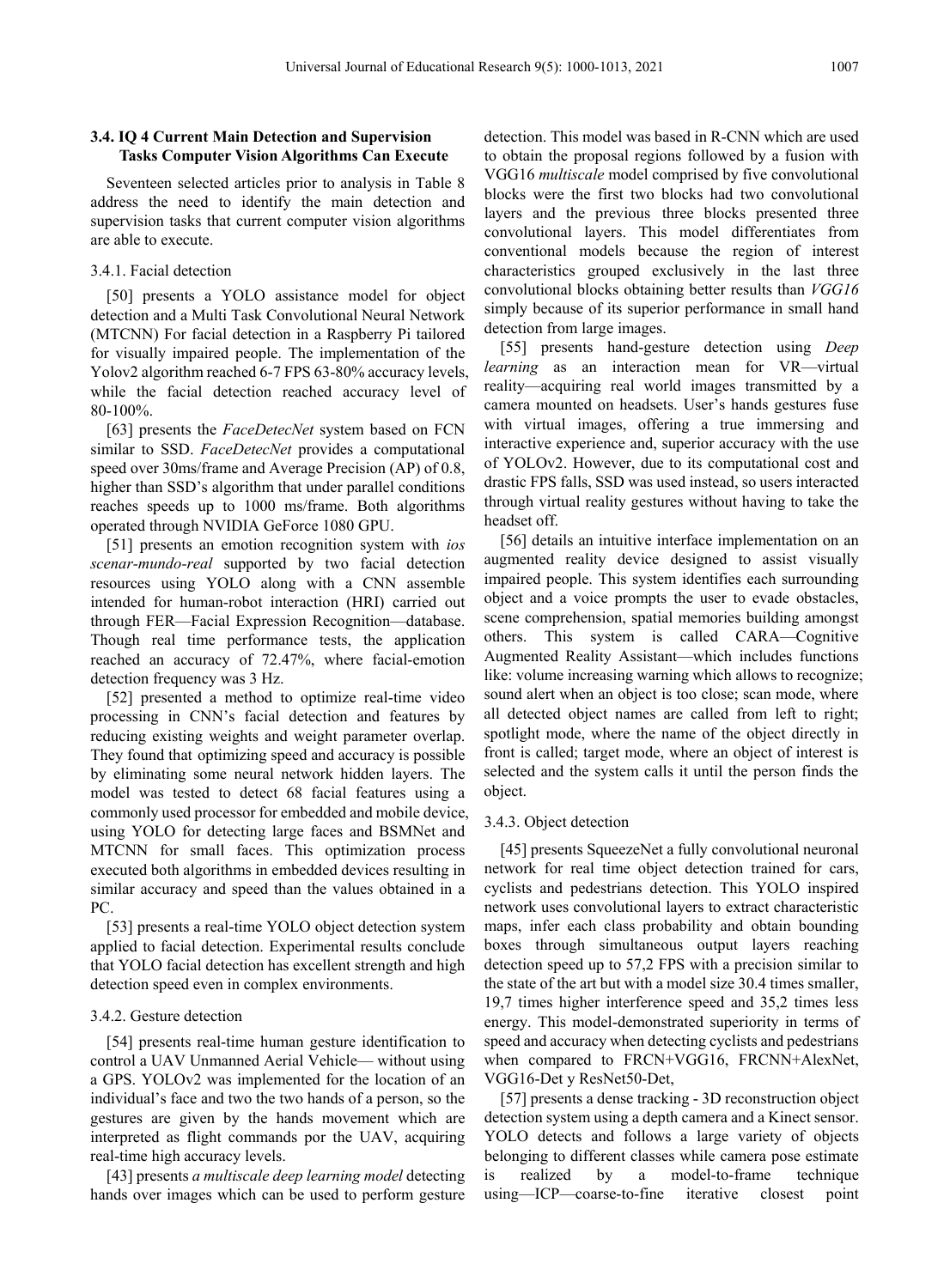algorithm. The estimated depth maps are estimated in a volumetric structure using estimated camera poses and the Marching Cubes algorithm applied for the visualization of the reconstructed scenario.

[48] presents a *multiscale* YOLOv2 training method for the detection and classification of over 9000 objects, identifying different-size objects by the use of convolutional and pooling layers which allow the model to be resized during its execution. The neural network changes image dimensions randomly every 10 iterations, thus using this method: YOLOv2 reached 76, 8 mAP accuracy at a speed of 67 FPS on the VOC 2007 challenge and at 40FPS speed it reached a mAP of 78,6.

[58] presents a 3D object detection method known as Complex-YOLO, applied to autonomous vehicle operation using RGB images and a point cloud acquired by a Lidar, which is intended to estimate 3D boxes for the objects in cartesian coordinates through a complex regression strategy. Additionally, in this scientific article is presented the Euler-Region-Proposal Network—E-RPN—which estimates an object pose. Testing was done using KITTI benchmark suite which is comprised by *datasets* that contain a variety of cars, cyclists and pedestrians yielded results similar to the state of the art, apart from getting a processing speed up to five times faster.

[59] presented an innovative CAD assisted diagnostic system applied to breast masses detection based on convolutional neuronal networks using YOLO. The system is able to simultaneously detect and classify masses in 600 mammograms taken from DDSM and 2400 augmented mammograms recorded several types matter in a database. This trained model allows detecting whether the masses correspond to benign and malignant cells with 97% accuracy.

One-stage detectors like YOLO and SSD have not reached high accuracy detection as two-stage – proposal-classification—detectors—however, one-stage object detectors have the potential to reach higher accuracy levels; the problem seems to lie on the eminent imbalance between the image foreground and background during dense detectors training phase. [60] presented an alternative by re-designing the standard cross entropy function to decrease the weights in the cost function assigned to well classified samples, and this was called focal loss. Furthermore, the testing of this methodology included a redesigned detector known as **RetinaNet** that, which was applied on COCO benchmark reaching the same speed of existing one-stage detectors but exceeding their

accuracy.

[61] proposed a flying insect count and classification system that includes bees, flies, mosquitos, moths, chafers and fruit flies using YOLO for object detection and SVM for the count. Implemented through a camera and a Raspberry Pi, the system reached 92,5% accuracy count and 90,18% precision detection making this system an exceptional choice in precision-agriculture applications.

**Table 8**. Main current computer vision detection algorithms

| Accuracy          | Selected articles                                                                         | Num. of<br>articles |
|-------------------|-------------------------------------------------------------------------------------------|---------------------|
| Facial detection  | A28, A29, A16, A30, A31, A32                                                              | 6                   |
| Gesture detection | A33, A34, A35, A36, A51                                                                   |                     |
| Object detection  | A38, A43, A39, A59, A40, A41,<br>A42, A37, A44, A45, A46, A47,<br>A48, A49, A50, A54, A59 | 17                  |

# **4. Discussion**

In this section results shown in tables 5 to 8 are extended and represented as time series in figures 2 to 5, where  $y$  axis was used to plot the frequency of scientific studies performed in such year for each subcategory found for each research question.

Updated recent algorithms have come as far as carrying out supervision techniques to prevent academic plagiarism in real time. It is evident that bibliographical reviews revealed most students accept that academic dishonesty is caused by easy accessibility to internet data hence, getting higher marks. Figure2 shows data gathered from table 5 beginning with the number of online evaluations issues throughout the years.

Although plagiarism was at its highest in 2018, there was a significant decrease in the following 2 years. However, academic dishonesty continues to be a topic of interest relevant in the educational field reaching its peak in 2019.

Further, the study has concluded that these trials do solve real issues adapting to online education. Such online control techniques explained in more detail in Figure 3.

Figure 3 shows an increased number of investigations suggesting increasing interest to develop even more techniques. Similarly, evaluation methodologies captured researchers' interests in 2018. Although this tendency decreased in 2019, it is likely to continue in the near future.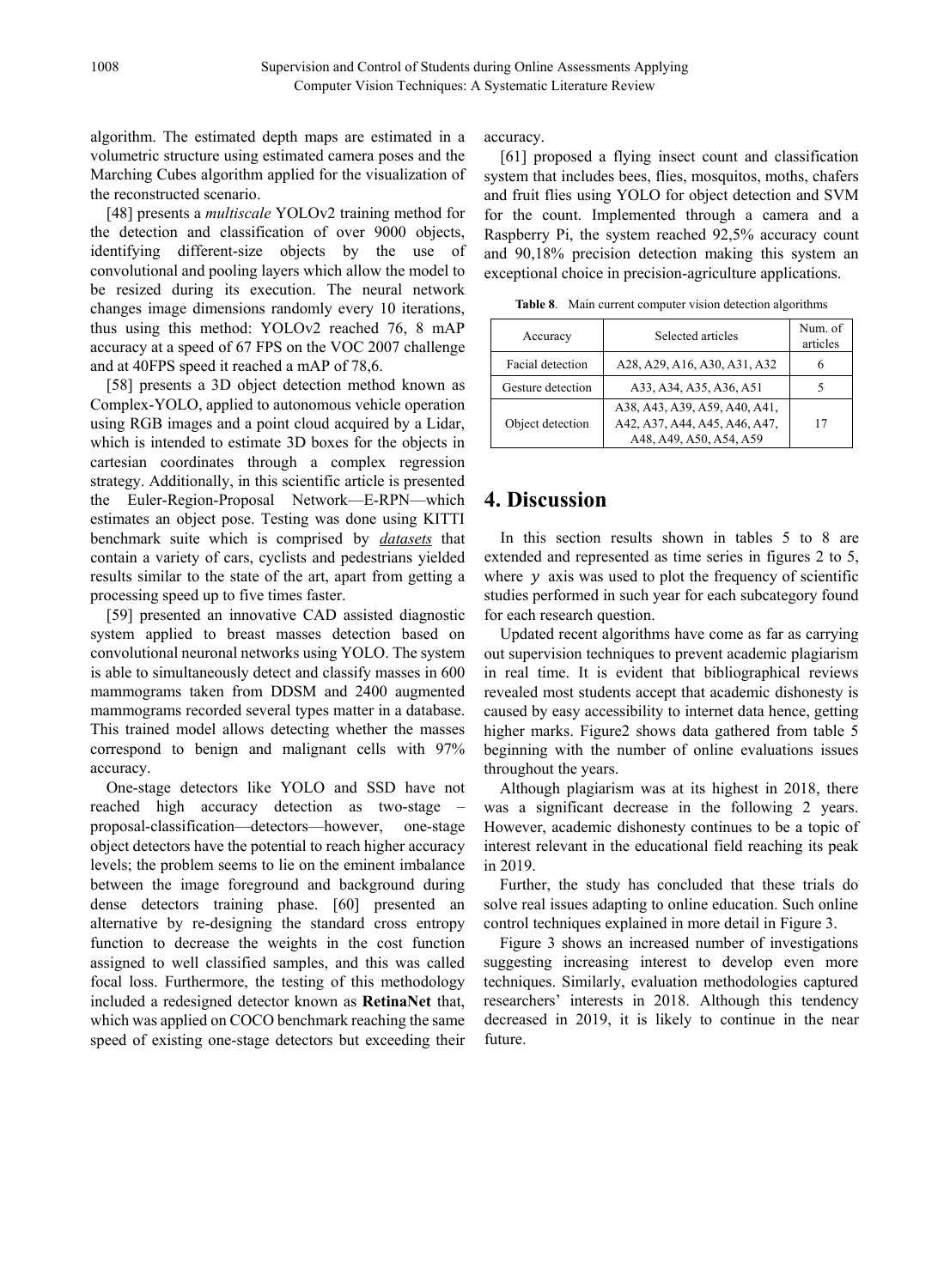









**Figure 5.** Artificial vision algorithms accuracy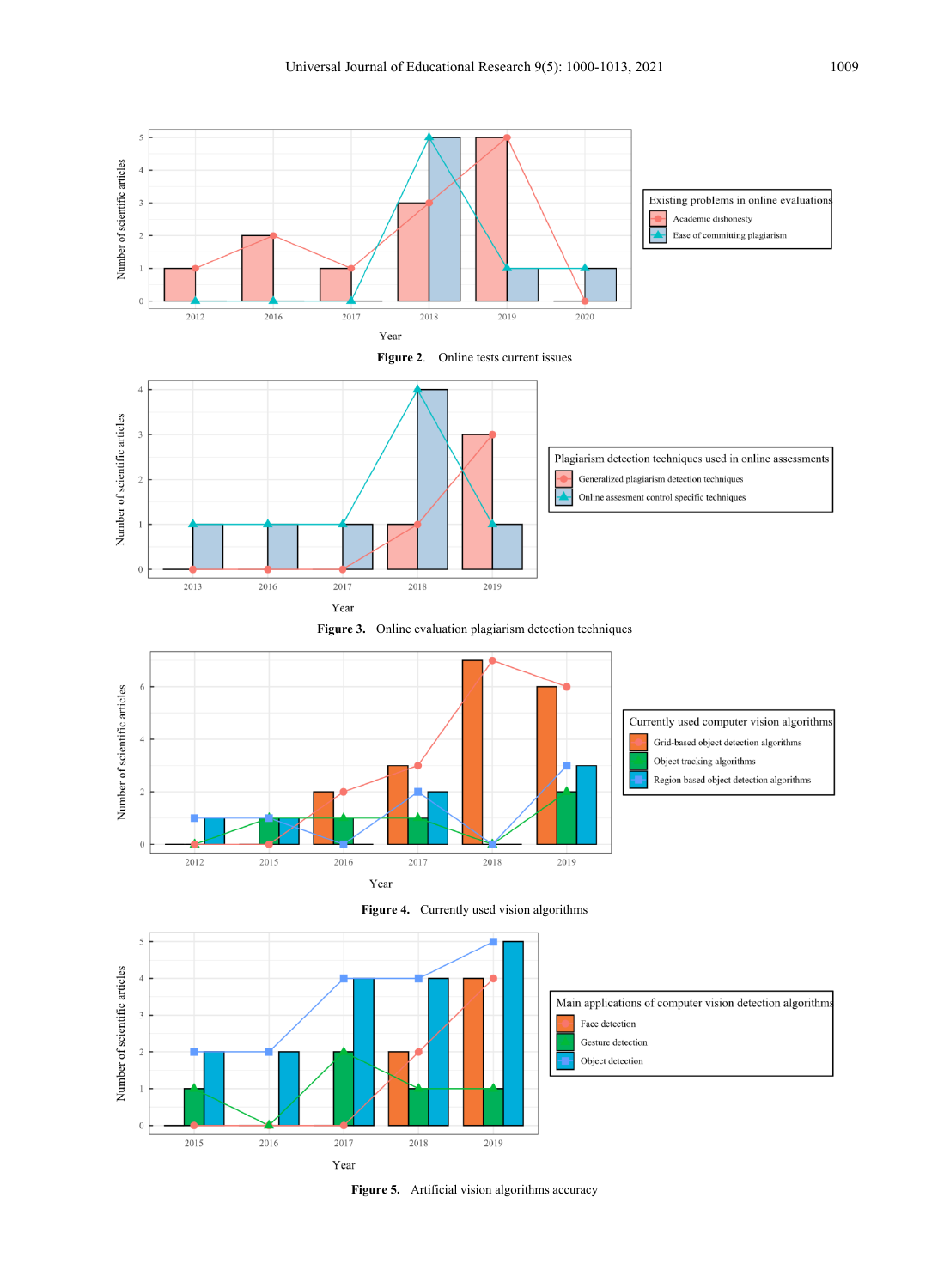Again, computer vision algorithms cutting-age development has captured researchers' attention in recent years. AI—artificial intelligence provided huge computer vision technological advances, particularly with the introduction of Boosting and CNN algorithms, providing endless number of algorithms and proposed techniques so in this study we classified algorithms by object tracking region based and grid based algorithms. Refer to figure 4 detailing data gathered from Table 7.

The number of studies in the three computer vision algorithm categories addressed in this study has increased in recent years due to a tremendous interest from the scientific community in the development of computer vision grid-based algorithms like YOLO and SSD, popular among scientific articles since 2016; because of their high detection speed values despite having recently achieved similar precision values to region-based techniques, so nowadays these algorithms are the most common in the state of the art.

Finally, in regards to the last question in the study, the main algorithm's detection applications are: face, gesture and object detection, which researchers have been interested in recently and significant advances have enabled its implementation. Refer to Figure 5.

Face, gesture and object detection algorithms have extensively been developed in recent years indicating a growing tendency in the number of published articles. However, object detection articles take precedence.

For instance, CNN's considerable classification tasks progress has appealed researchers' interest in developing extensive databases, conferences, and open challenges that have encouraged the developing of a large variety of systems which are able to detect thousands of objects.

# **5. Conclusion and Future Projects**

By means of this literature review work, it can be concluded that, this kind of technological innovations must be applied and integrated to the e-learning environments, since artificial intelligence and computer vision are being widely studied and has been showing big advances that can contribute to improved security and reliability in online education. In this sense, every effort made to contribute with this field of study is relevant and must be supported by higher education institutions and researchers.

On the whole, plagiarism and online tests control must be fundamental at a worldwide level. According to the bibliography analysis, they would have a beneficial impact on e-learning platforms enhancing credibility in this study modality, which will allow achieving high acceptance levels as similar to classroom-based modality in the near future.

Nowadays, several techniques are being applied to support online supervision for the students during evaluations by the use of simultaneous comparison, tests with different questions for each user, time synchronization techniques and blocking windows detection in case of accessing additional digital content. However, most authors suggest that in person test control is certainly preferred in traditional classroom evaluations, simply because of the presence of a human observer, but this is not suitable for the majority of online learning activities. Therefore, having addressed a large variety of computer vision algorithms and their applications, it can be concluded that the implementation of these techniques for online assessment control and supervision is possible and it will bring significant improvements in the credibility and acceptance of this learning modality. Additionally, we concluded the most suitable algorithms that can be used for this tasks are the grid-based detectors like YOLO and SSD because of their high detection speed, accuracy and real time capabilities, so, in the near future we expect to see this kind of algorithms integrated in the virtual learning environments performing tasks like: face detection and recognition, object detection, gesture detection, and pose estimation; for a large variety of e-learning suitable applications like: online assessment supervision, authentication, interest level estimation among others.

In this sense, this study establishes a bibliographical base to the development of an online control and supervision system as evidenced in previous pages. Further, the need to implement this system supported by CNN and grid-based algorithms like YOLO and SSD may well include state-of-the art user's facial detection and identification functions, besides plagiarism signs and object detection processes to identify notebooks, cellphones and the like.

# **REFERENCES**

- [1] H. Batool, A. Mumtaz, S. Ali, and A. Chughtai, "Positive trend shifting to Online Assessments: A Review of using Socrative in Medical College, its Advantages and Challenges faced," *Journal of Medical Education*, vol. 17, no. 3, 2018.
- [2] U. Kroehne, T. Gnambs, and F. Goldhammer, "Disentangling Setting and Mode Effects for Online Competence Assessment," *Advances in Biochemical Engineering/Biotechnology*, pp. 171–193, 2019.
- [3] W. G. Pezoa and M. J. Domínguez, "Combined approach using artificial vision and neural networks for facial recognition," in *2017 CHILEAN Conference on Electrical, Electronics Engineering, Information and Communication Technologies, CHILECON 2017 - Proceedings*, 2017, vol. 2017-January, pp. 1–5.
- [4] A. Krizhevsky, I. Sutskever, and G. E. Hinton, "ImageNet Classification with Deep Convolutional Neural Networks," 2007.
- [5] A. Fernandez, E. Insfran, and S. Abrahão, "Usability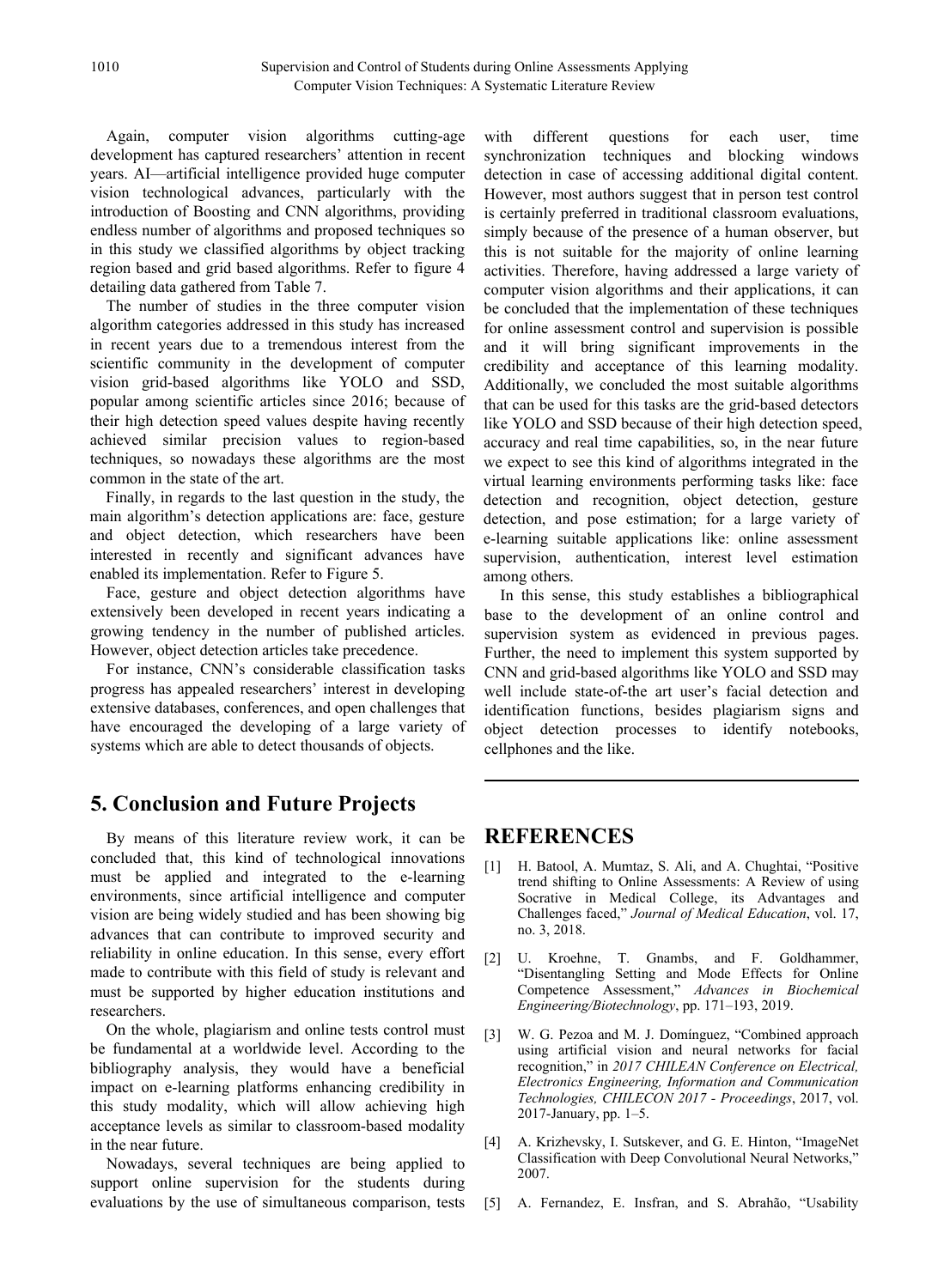evaluation methods for the web: A systematic mapping<br>study Value@Cloud: Model-Driven Incremental  $Value@C$ loud: Development of Cloud Services Oriented to the Customer's Value View project CALESI: Network of Excellence in Software Quality and Sustainability Vie," *Information and Software Technology*, vol. 53, pp. 789–817, 2011.

- [6] A. M. Fernández-Sáez, M. Genero, M. R. V Chaudron, D. Caivano, and I. Ramos, "Are Forward Designed or Reverse-Engineered UML diagrams more helpful for code maintenance?: A family of experiments," 2015.
- [7] A. Palmer, M. Pegrum, and G. Oakley, "A Wake-Up Call? Issues With Plagiarism in Transnational Higher Education," *Ethics and Behavior*, vol. 29, no. 1, pp. 23–50, Jan. 2019.
- [8] T. Egaña, "Use of Bibliography and Academic Plagiarism among University Students," *RUSC Universities and Knowledge Society Journal*, vol. 9, no. 2, pp. 200–212, 2012.
- [9] M. Stander, "Strategies to help university students avoid plagiarism: a focus on translation as an intervention strategy," *Journal of Further and Higher Education*, Routledge, 2018.
- [10] S. W. Tabsh, H. A. El-Kadi, and A. S. Abdelfatah, "Engineering students' perception of academic dishonesty at an American university in the UAE," in *IEEE Global Engineering Education Conference, EDUCON*, 2016, vol. 10-13-April-2016, pp. 729–732.
- [11] F. O. Ayodele, L. Yao, and H. Haron, "Promoting Ethics and Integrity in Management Academic Research: Retraction Initiative," *Science and Engineering Ethics*, vol. 25, no. 2. Springer Netherlands, pp. 357–382, 15-Apr-2019.
- [12] M. Zharikova and V. Sherstjuk, "Academic integrity support system for educational institution," in *2017 IEEE 1st Ukraine Conference on Electrical and Computer Engineering, UKRCON 2017 - Proceedings*, 2017, pp. 1212–1215.
- [13] S. Cerimagic and M. Rabıul Hasan, "Online exam vigilantes at Australian universities: Student academic fraudulence and the role of universities to counteract," *Universal Journal of Educational Research*, vol. 7, no. 4, pp. 929–936, Apr. 2019.
- [14] I. J. M. Arnold, "Cheating at online formative tests: Does it pay off?," *Internet and Higher Education*, vol. 29, pp. 98– 106, Apr. 2016.
- [15] H. He, Q. Zheng, R. Li, and B. Dong, "Using Face Recognition to Detect 'Ghost Writer' Cheating in Examination," in *Lecture Notes in Computer Science (including subseries Lecture Notes in Artificial Intelligence and Lecture Notes in Bioinformatics)*, 2019, vol. 11462 LNCS, pp. 389–397.
- [16] Z. Raud, V. Vodovozov, A. Serbin, and E. Petlenkov, "Motivating students to avoid academic dishonesty in learning engineering courses," in *IEEE Global Engineering Education Conference, EDUCON*, 2018, vol. 2018-April, pp. 1374–1379.
- [17] S. Mahmud, T. Bretag, and T. Foltýnek, "Students' Perceptions of Plagiarism Policy in Higher Education: a Comparison of the United Kingdom, Czechia, Poland and Romania," *Journal of Academic Ethics*, 2018.
- [18] M. Alshomary *et al.*, "Wikipedia text reuse: Within and without," in *Lecture Notes in Computer Science (including subseries Lecture Notes in Artificial Intelligence and Lecture Notes in Bioinformatics)*, 2019, vol. 11437 LNCS, pp. 747–754.
- [19] B. Prado, K. Bispo, and R. Andrade, "X9: An Obfuscation Resilient Approach for Source Code Plagiarism Detection in Virtual Learning Environments," *Science and Technology Publications*, p. 8, 2018.
- [20] M. Roostaee, M. H. Sadreddini, and S. M. Fakhrahmad, "An effective approach to candidate retrieval for cross-language plagiarism detection: A fusion of conceptual and keyword-based schemes," *Information Processing and Management*, vol. 57, no. 2, Mar. 2020.
- [21] D. Baruah and A. Kakoti Mahanta, "Design of Algorithms for Detection of Intelligent Plagiarism," 2018.
- [22] D. J. Pell, "That's cheating: The (online) academic cheating 'epidemic' and what we should do about it," in *Creativity and Critique in Online Learning: Exploring and Examining Innovations in Online Pedagogy*, Springer International Publishing, 2018, pp. 123–147.
- [23] D. C. Ison, "An empirical analysis of differences in plagiarism among world cultures," *Journal of Higher Education Policy and Management*, vol. 40, no. 4, pp. 291– 304, Jul. 2018.
- [24] J. Levine and V. Pazdernik, "Evaluation of a four-prong anti-plagiarism program and the incidence of plagiarism: a five-year retrospective study," *Assessment and Evaluation in Higher Education*, vol. 43, no. 7, pp. 1094–1105, Oct. 2018.
- [25] H. Ewing, K. Mathieson, A. Anast, and T. Roehling, "Student and faculty perceptions of plagiarism in health sciences education," *Journal of Further and Higher Education*, vol. 43, no. 1, pp. 79–88, Jan. 2019.
- [26] H. J. Jeske, M. Lall, and O. P. Kogeda, "A real-time plagiarism detection tool for computer-based assessments," *Journal of Information Technology Education: Innovations in Practice*, vol. 17, pp. 23–35, 2018.
- [27] B. Diedenhofen and J. Musch, "PageFocus: Using paradata to detect and prevent cheating on online achievement tests," *Behavior Research Methods*, vol. 49, no. 4, pp. 1444–1459, Aug. 2017.
- [28] M. H. Williamson, "Online Exams: The Need for Best Practices and Overcoming Challenges," *The Journal of Public and Professional Sociology*, vol. 10, no. 1, 2018.
- [29] A. Fask, F. Englander, and Z. Wang, "Reducing Selection Bias with Propensity Scores," *Practical Assessment, Research & Evaluation*, vol. 18, no. 15, 2013.
- [30] T. Daradoumis, J. M. Marquès Puig, M. Arguedas, and L. Calvet Liñan, "Analyzing students' perceptions to improve the design of an automated assessment tool in online distributed programming," *Computers and Education*, vol. 128, pp. 159–170, Jan. 2019.
- [31] G.-Z. Liu, H.-C. Lu, V. Lin, and W.-C. Hsu, "Cultivating undergraduates' plagiarism avoidance knowledge and skills with an online tutorial system," *Journal of Computer Assisted Learning*, vol. 34, no. 2, pp. 150–161, Apr. 2018.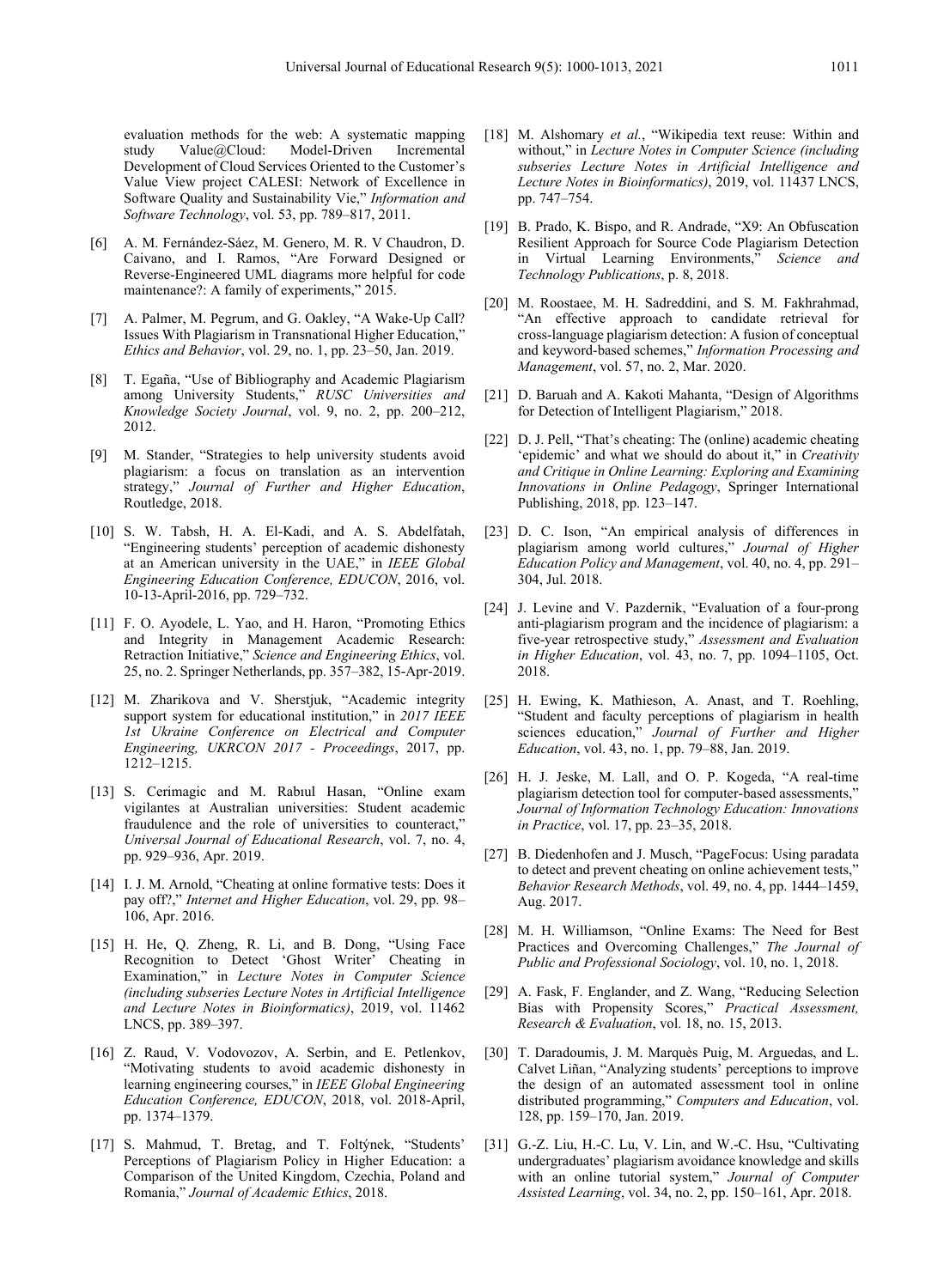- [32] A. Gurnot, "Minimizing Plagiarism Incidence in Research Writing in One State University in the Philippines," *Asian Journal of Multidisciplinary Studies*, vol. 1, no. 3, pp. 1–7, 2018.
- [33] H. Xue, S. Sun, G. Venkataramani, and T. Lan, "Machine Learning-Based Analysis of Program Binaries: A Comprehensive Study," *IEEE Access*, vol. 7, pp. 65889– 65912, 2019.
- [34] H. F. Shang, "An investigation of plagiarism software use and awareness training on English as a foreign language (EFL) students," *Journal of Computing in Higher Education*, vol. 31, no. 1, pp. 105–120, Apr. 2019.
- [35] M. AlSallal, R. Iqbal, V. Palade, S. Amin, and V. Chang, "An integrated approach for intrinsic plagiarism detection," *Future Generation Computer Systems*, vol. 96, pp. 700–712, Jul. 2019.
- [36] S. Taerungruang and W. Aroonmanakun, "Constructing an academic thai plagiarism corpus for benchmarking plagiarism detection systems," *GEMA Online Journal of Language Studies*, vol. 18, no. 3, pp. 186–202, Aug. 2018.
- [37] Y. GU *et al.*, "Boosting Correlation Filter Based Tracking Using Multi Convolutional Features," in *Boosting Correlation Filter Based Tracking Using Multi Convolutional Features*, 2019, pp. 3965–3969.
- [38] B. Babenko, M.-H. Yang, and S. Belongie, "Visual tracking with online Multiple Instance Learning," in *Visual tracking with online Multiple Instance Learning*, 2009, pp. 983–990.
- [39] H. Wen, G. Wu, and J. Li, "An improved tracking-learning-detection method," in *Chinese Control Conference, CCC*, 2015, vol. 2015-September, pp. 3858– 3863.
- [40] A. Varfolomieiev and O. Lysenko, "An improved algorithm of median flow for visual object tracking and its implementation on ARM platform," *Journal of Real-Time Image Processing*, vol. 11, no. 3, pp. 527–534, Mar. 2016.
- [41] Z. Teng, J. Xing, O. Wang, C. Lang, S. Feng, and Y. Jin, "Robust Object Tracking Based on Temporal and Spatial Deep Networks," in *Proceedings of the IEEE International Conference on Computer Vision*, 2017, vol. 2017-October, pp. 1153–1162.
- [42] G. Gkioxari, R. Girshick, and J. Malik, "Contextual Action Recognition with R\*CNN," in *2015 IEEE International Conference on Computer Vision (ICCV)*, 2015, pp. 1080– 1088.
- [43] S. Yan, Y. Xia, J. S. Smith, W. Lu, and B. Zhang, "Multiscale Convolutional Neural Networks for Hand Detection," *Applied Computational Intelligence and Soft Computing*, vol. 2017, May 2017.
- [44] R. Girshick, "Fast R-CNN," in *2015 IEEE International Conference on Computer Vision (ICCV)*, 2015, pp. 1440– 1448.
- [45] B. Wu, F. Iandola, P. H. Jin, and K. Keutzer, "SqueezeDet: Unified, Small, Low Power Fully Convolutional Neural Networks for Real-Time Object Detection for Autonomous Driving," *he IEEE Conference on Computer Vision and Pattern Recognition (CVPR) Workshops*, pp. 129–137, 2017.
- [46] Q. Zhang, X. Chang, and S. B. Bian, "Vehicle-Damage-Detection Segmentation Algorithm Based on Improved Mask RCNN," *IEEE Access*, vol. 8, pp. 6997–7004, 2020.
- [47] D. Jeong, H. Kang, D. Kim, and J. Lee, "Mask-RCNN based object segmentation and distance measurement for Robot grasping," *2019 19th International Conference on Control, Automation and Systems (ICCAS)*, 2019.
- [48] J. Redmon, S. Divvala, R. Girshick, and A. Farhadi, "You Only Look Once: Unified, Real-Time Object Detection.," *Computer Vision Foundation.*, pp. 779–788, 2016.
- [49] J. Redmon and A. Farhadi, "YOLOv3: An Incremental Improvement," *arXiv:1804.02767 [cs.CV]*, Apr. 2018.
- [50] [50] F. Rahman, I. J. Ritun, N. Farhin, and J. Uddin, "AnAssistive model for visually impaired people using YOLO and MTCNN," in *ACM International Conference Proceeding Series*, 2019, pp. 225–230.
- [51] N. K. Benamara *et al.*, "Real-Time Emotional Recognition for Sociable Robotics Based on Deep Neural Networks Ensemble," in *Lecture Notes in Computer Science (including subseries Lecture Notes in Artificial Intelligence and Lecture Notes in Bioinformatics)*, 2019, vol. 11486 LNCS, pp. 171–180.
- [52] S. Lee, M. Kim, and I. Joe, "SGNet: Design of optimized DCNN for real-time face detection," in *Communications in Computer and Information Science*, 2019, vol. 931, pp. 200–209.
- [53] Y. Wang and J. Zheng, "Real-time face detection based on YOLO," in *1st IEEE International Conference on Knowledge Innovation and Invention, ICKII 2018*, 2018, pp. 221–224.
- [54] A. Maher, C. Li, H. Hu, and B. Zhang, "Realtime Human-UAV Interaction Using Deep Learning," in *Lecture Notes in Computer Science (including subseries Lecture Notes in Artificial Intelligence and Lecture Notes in Bioinformatics)*, 2017, vol. 10568 LNCS, pp. 511–519.
- [55] M. Fikret Ercan and A. Q. Liu, "Hand gesture detection and its application to virtual reality systems," in *Lecture Notes in Electrical Engineering*, 2019, vol. 547, pp. 499–504.
- [56] Y. Liu, N. R. Stiles, and M. Meister, "Augmented reality powers a cognitive assistant for the blind," *eLife*, vol. 7, Nov. 2018.
- [57] A. Díaz, L. Paz, P. Piniés, and E. Caicedo, "Dense tracking, mapping and scene labeling using a depth camera," *Revista Facultad de Ingenieria*, no. 86, pp. 54–69, 2018.
- [58] [58] M. Simon, S. Milz, K. Amende, and H. M. Gross, "Complex-YOLO: An euler-region-proposal for real-time 3D object detection on point clouds.," *Lecture Notes in Computer Science (including subseries Lecture Notes in Artificial Intelligence and Lecture Notes in Bioinformatics)*, vol. 11129 LNCS, pp. 197–209, 2019.
- [59] M. A. Al-masni *et al.*, "Simultaneous detection and classification of breast masses in digital mammograms via a deep learning YOLO-based CAD system," *Computer Methods and Programs in Biomedicine*, vol. 157, pp. 85–94, Apr. 2018.